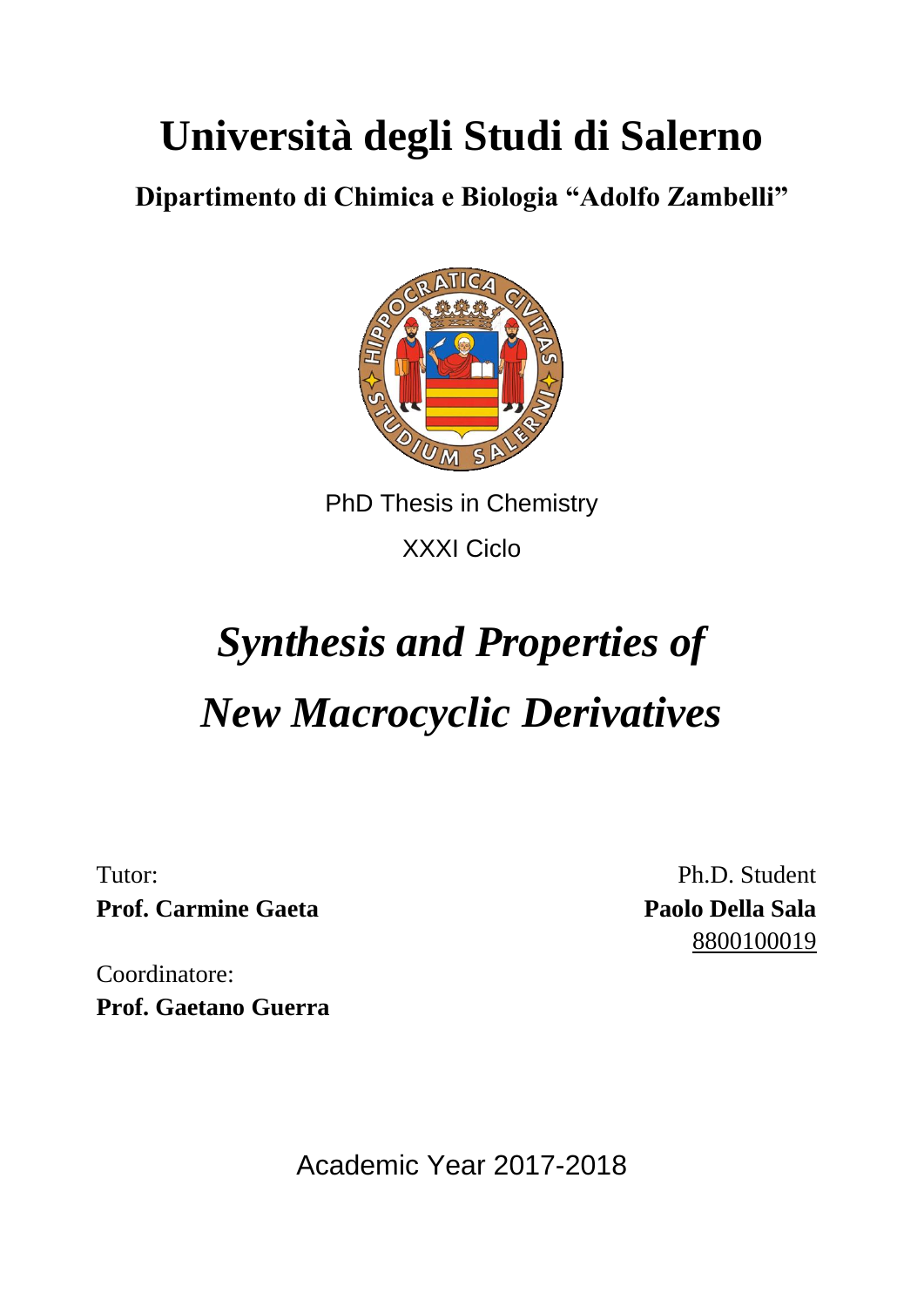## *Abstract*

This PhD thesis is concerned with the design, synthesis and the characterization of new macrocyclic derivatives. Development of new macrocyclic compounds is a particularly interesting because they can involve like building block in Supramolecular chemistry and Nanochemistry.

In the first place, I studied the supramolecular properties of different derivatives of the resorcin[6]arenes.

Crystal of Resorcin[6]arene was obtained and it reveals that in the solid state the resorcin[6]arene assembles in a twin molecular capsule able to host toluene and ethyl acetate solvent molecules.

Subsequently, I have reported the first example of resorcin[6]arene-based cavitand. Sulfate bridges play a double role, both, as structural element for the preorganization of the larger resorcin[6]arene macrocycle and as functional supramolecular interacting groups.

Finally, I develop a new multivalent systems resorcin[n]arene based for inhibition of glycosidases and mannosidase that are involved in the malignant transformation of cells. These derivatives were synthetized starting to a pyrrolidine-based iminosugar and resorcinarenes compounds through CuAAS cycloaddition. Biological essays showed that all the resorcinarene derivatives have a good inhibitory activity towards mannosidase enzymes.

In second instance, I synthetized new Cycloparaphenylenes (**CPP**) derivatives to molecular recognition and optoelectronic application.

Particularly about molecular recognition field, I reported the synthesis of a [8]CPP derivative incorporating an electron-rich 1,4-dimethoxybenzene ring. This is the first example of substituted CPP derivative reported in literature able to recognize pyridinium guests. Owing to the presence of the 1,4-dimethoxybenzene ring a fine-tuning of the binding abilities toward pyridinium guests was obtained with respect to the native [8]CPP macrocycle.

Hybrid Calixarene-CPP derivative that combine the supramolecular features of both the hosts was synthetized and studied in molecular recognition of  $Na^+$ ,  $Li^+$  and  $K^+$ . This derivative shows a noncommon Li<sup>+</sup> selectivity due to a more favorable interaction between the cation and the aromatic rings of the CPP bridge.

Synthesis of incorporate the 9,10-diphenyl anthracene - [8]CPP derivative was performed and were studied optical and electronical features to obtain the first example of a CPP-based emitter in photon upconversion in the presence of the of octaethylporphyrin Pd(II) complex as a sensitizer, thus widening the application fields of this class of compounds.